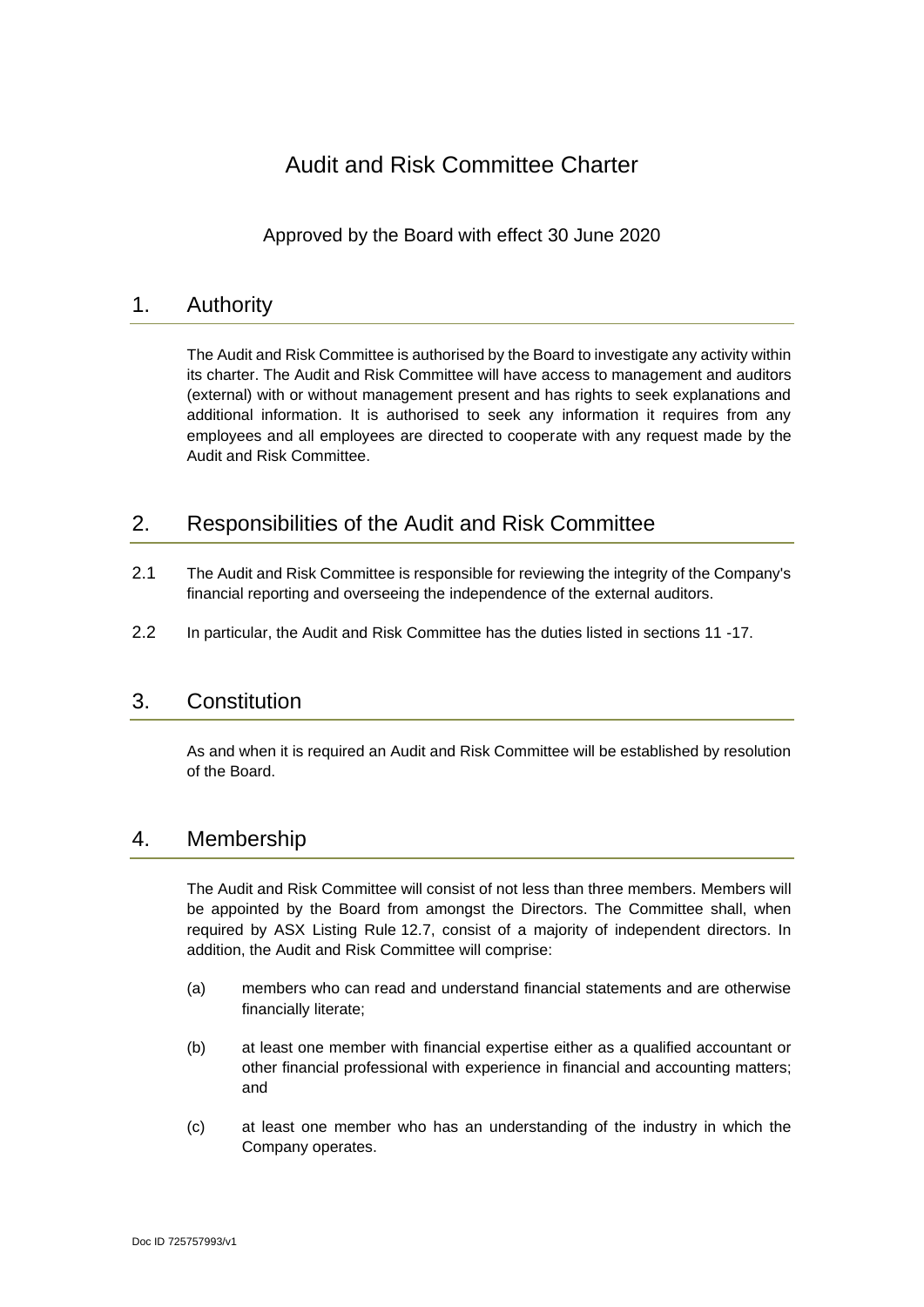#### 5. Chair

The Audit and Risk Committee will appoint an independent Director, other than the Chair of the Board, to be the Chair of the Committee.

#### 6. Secretary

- 6.1 The Company Secretary will be the Secretary of the Audit and Risk Committee at the request of the Chair of the Committee.
- 6.2 The Company Secretary or their nominee shall be the Secretary of the Committee and shall attend meetings of the Committee as required.
- 6.3 The Secretary will be responsible for keeping the minutes of meetings of the Committee and circulating them to Committee members and to the other members of the Board.
- 6.4 The Secretary shall distribute supporting papers for each meeting of the Committee as far in advance as possible.

#### 7. Other attendees

- 7.1 The Managing Director and Chief Financial Officer as well as other members of senior management may be invited to be present for all or part of the meetings of the Audit and Risk Committee, but will not be members of the Committee.
- 7.2 Representatives of the external auditor are expected to attend at least one meeting of the Audit and Risk Committee per year without any management staff or executives present.

#### 8. Quorum

A quorum will be two members.

#### 9. Meetings

- 9.1 Audit and Risk Committee meetings will be held not less than four times a year so as to enable the Committee to undertake its role effectively.
- 9.2 In addition, the Chair is required to call a meeting of the Audit and Risk Committee if requested to do so by any member of the Audit and Risk Committee, the Managing Director or the external auditor.
- 9.3 Where deemed appropriate by the Chair of the Committee, meetings and subsequent approvals and recommendations can be implemented by a circular written resolution or conference call.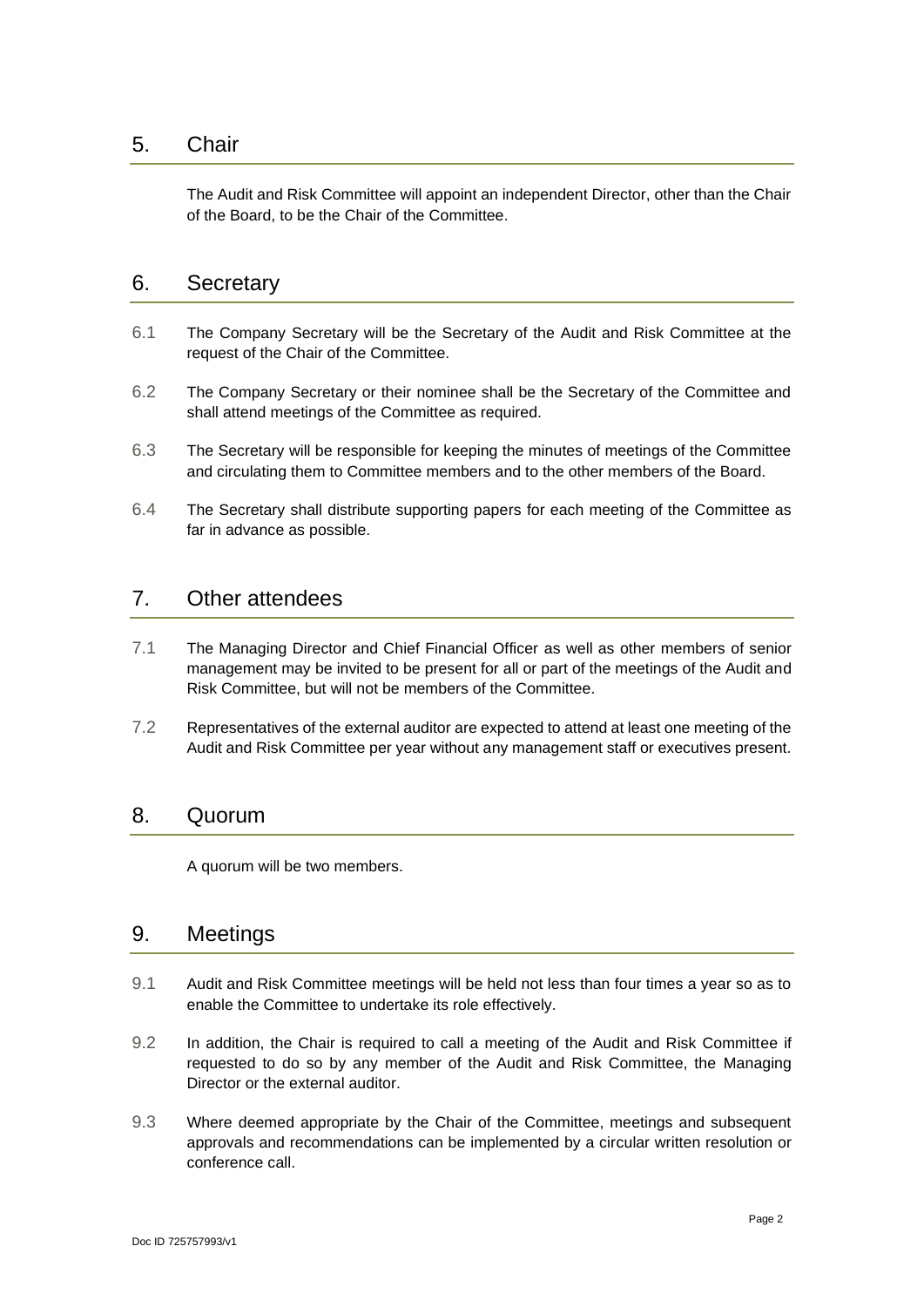- 9.4 Decisions will be based on a majority of votes with the Chair having a casting vote.
- 9.5 The Committee Chair, through the Secretary, will prepare a report of the actions of the Committee to be included in the Board papers for the next Board meeting.
- 9.6 Minutes of each meeting are included in the papers for the next full Board meeting after each Committee meeting.

### 10. Reporting procedures

The Audit and Risk Committee will keep minutes of its meetings. As outlined above, the Secretary shall circulate the minutes of the meetings of the Committee to all members of the Committee for comment and change before being signed by the Chair of the Audit and Risk Committee and circulated to the Board with the Board papers for the next Board meeting. The minutes are to be tabled at the Board meeting following the Audit and Risk Committee meeting along with any recommendations of the Committee.

### 11. Financial statements

- (a) The Committee has the following duties to review the audited annual and half yearly financial statements and any reports which accompany published financial statements before submission to the Board, recommending their approval, focusing particularly on:
	- (i) any changes in accounting policies and practices;
	- (ii) major judgmental areas;
	- (iii) significant adjustments, accounting and financial reporting issues resulting from the external audit;
	- (iv) compliance with accounting policies and standards; and
	- (v) compliance with legal requirements.
- (b) If the Company has a public accountant, to review the evaluation by management of factors related to the independence of the Company's public accountant and to assist them in the preservation of such independence.
- (c) To oversee management's appointment of the company's public accountant if one is required.

## 12. Related party transactions

The Committee must monitor and review the propriety of any related party transactions.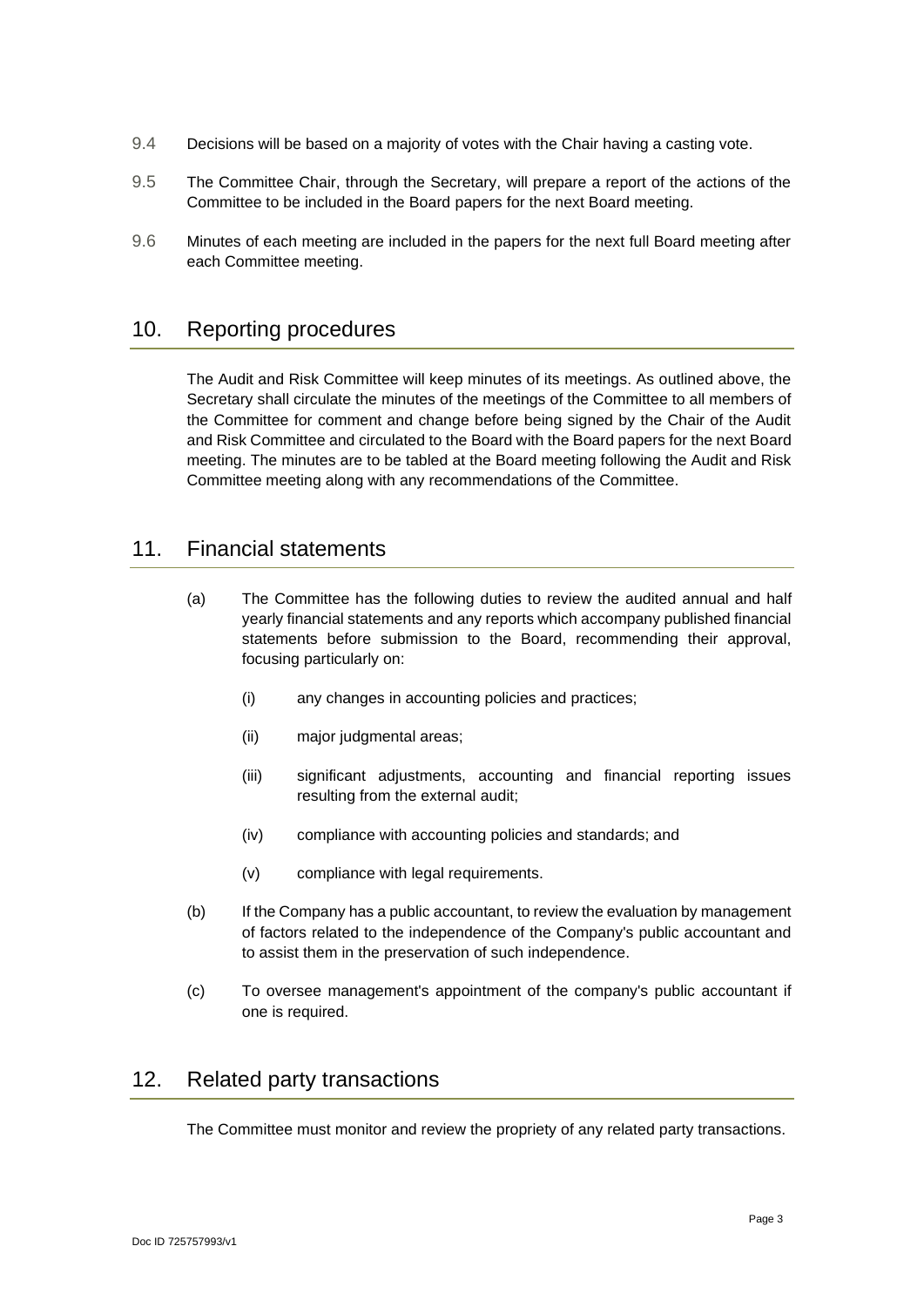The Committee has the following duties in relation to external audit:

- (a) To recommend to the Board the appointment of the external auditor.
- (b) Each year, to review the appointment of the external auditor, their independence, the audit fee, and any questions of resignation or dismissal.
- (c) Review the adequacy of accounting and financial controls together with the implementation of any recommendations of the external auditor in relation thereto.
- (d) Meet with the external auditors at least twice in each financial period without management being present and at any other time the Committee considers appropriate.
- (e) To discuss with the external auditor before the audit commences the nature and scope of the audit, and to ensure coordination between the external auditor and the company's accounting staff.
- (f) To determine that no management restrictions are being placed upon external auditor.
- (g) To discuss problems and reservations arising from the interim and final audits, and any matters the auditors may wish to discuss (in the absence of management where necessary).
- (h) To review the external auditor's management letter and management's response.
- (i) To review and make recommendations on fees payable to the auditor for audit and non-audit work.
- (j) Ensure adequate disclosure as may be required by law of the Committee's approval of all non-audit services provided by the external auditor.
- (k) Ensure that the external auditor prepares and delivers an annual statement as to their independence which includes details of all relationships with the Company.
- (l) Receive from the external auditor, or any other regulatory body, their report on, among other things, critical accounting policies and alternative accounting treatment, prior to the filing of their audit report in compliance with the Corporations Act.

## 14. Internal audit function

The Committee has the following duties in relation to internal audit:

(a) To recommend to the Board the appointment of an internal auditor if and when one is required.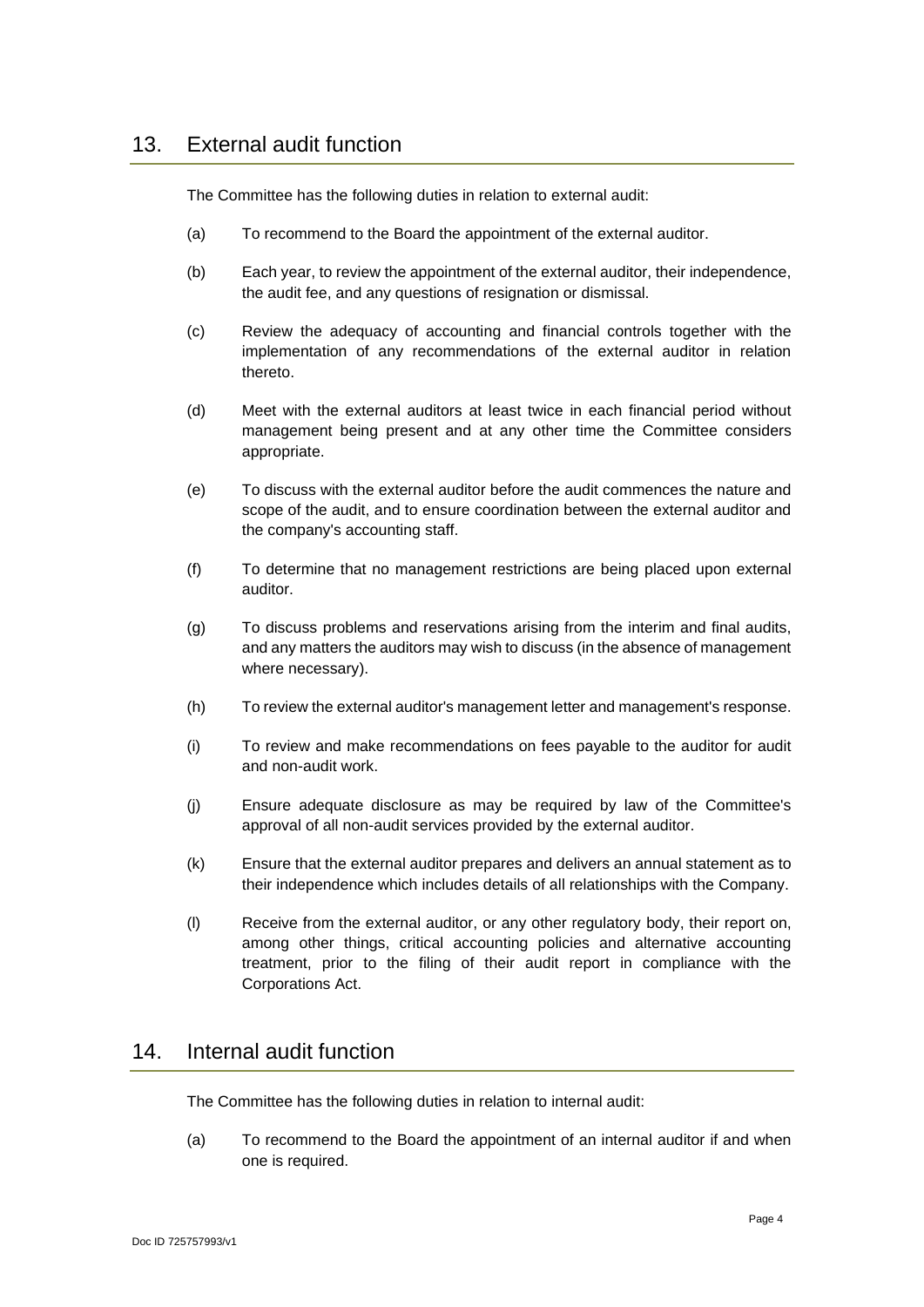- (b) If and when one is required, to consider the appointment of an internal auditor, the audit fee (if externally contracted) and any questions of resignation or dismissal.
- (c) If and when one is required, to review the appointment, remuneration, evaluation, retention and dismissal of the chief audit executive.
- (d) Each year, to review and approve the internal auditor's charter.
- (e) To review the reporting lines of the internal audit function to ensure that the internal auditor is allowed adequate independence.
- (f) To determine that no management restrictions are being placed upon the internal audit function.
- (g) To ensure that the internal audit function is adequately resourced (including qualified personnel, funding and equipment) so as not to impede its ability to execute its responsibilities.
- (h) To consider the major findings of the internal audit investigations and management's response.
- (i) To ensure coordination between the internal and external auditor.
- (j) To meet privately with the internal auditor on at least an annual basis.

#### 15. Risk management

The Committee has the following duties in relation to risk management:

- (a) Assessing the internal processes for determining and managing key risk areas, particularly:
	- (i) non-compliance with laws, regulations, standards and best practice guidelines, including environmental and industrial relations laws;
	- (ii) litigation and claims; and
	- (iii) relevant business risks other than those that are dealt with by other specific Board Committees.
- (b) Monitoring management's performance against the Company's risk management framework including whether it is operating within the risk appetite set by the Board;
- (c) Ensuring that the Company develops and maintains a risk register that identifies the risks to the Company and its operation and assesses the likelihood of their occurrence.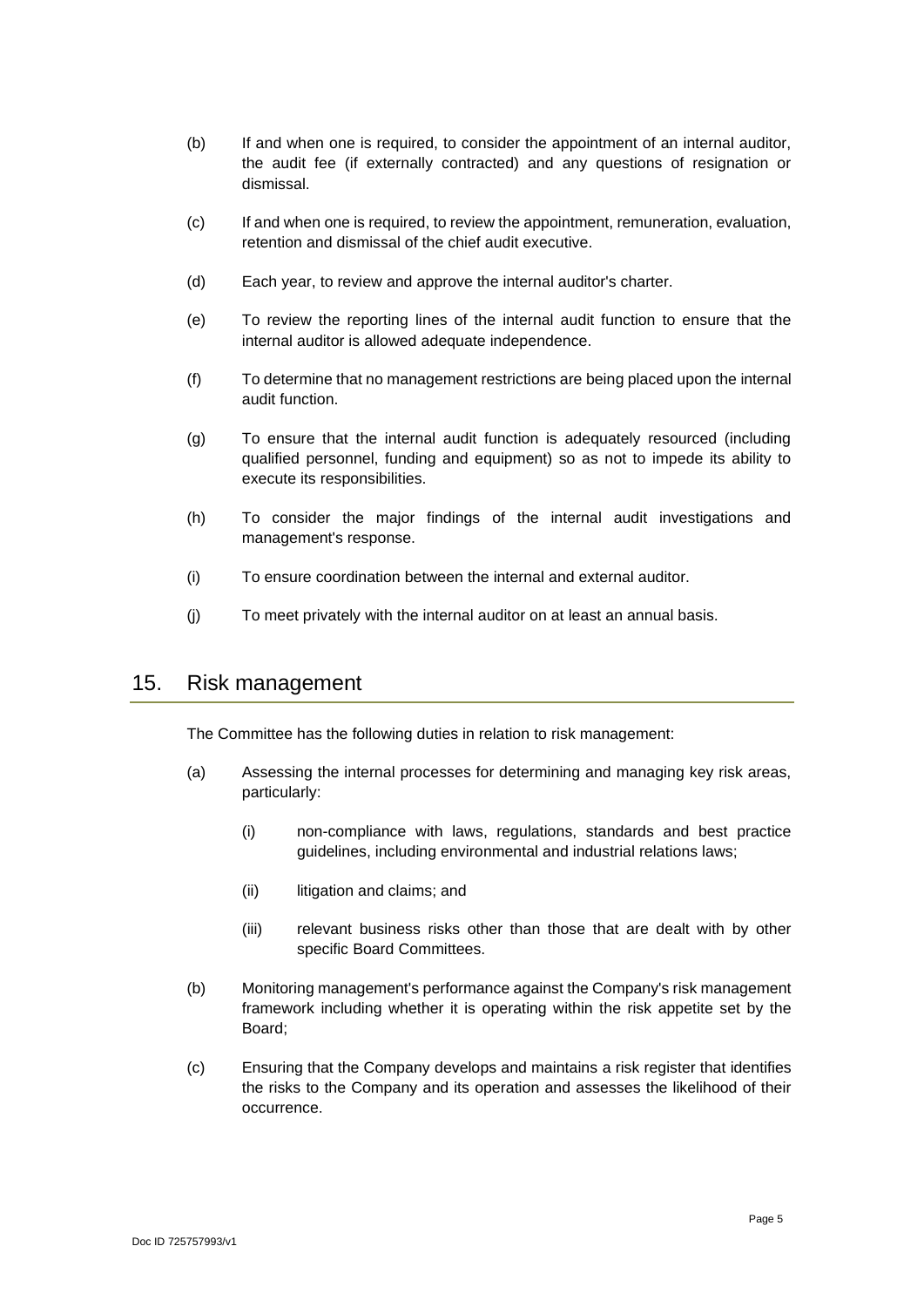- (d) Ensuring that the Company updates the risk register periodically and is presented it to the Audit and Risk Committee for its consideration at least once a year.
- (e) Ensuring that the Company has an effective risk management system and that major risks to the Company are reported quarterly to the Board.
- (f) Receiving from management reports on all suspected and actual frauds, thefts and breaches of laws.
- (g) Receive reports from internal audit on its reviews of the adequacy of the entity's processes for managing risks;
- (h) Receive reports from management on new and emerging sources of risk and the risk controls and mitigation measures that management has put in place to deal with those risks:
- (i) Reviewing any material incident involving fraud or a break down of the Company's risk controls and determining the lessons learned;
- (j) Make recommendations to the Board in relation to changes that should be made to the Company's risk management framework or the risk appetite set by the Board
- (k) Evaluating the process the Company has in place for assessing and continuously improving internal controls, particularly those related to areas of significant risk.
- (l) Assessing whether management has controls in place for unusual types of transactions and/or any potential transactions that may carry more than an acceptable degree of risk.
- (m) Meeting periodically with key management, internal and external auditors and compliance staff to understand and discuss the Company's control environment.

#### 16. Communication

The Committee has the following duties in relation to communication:

- (a) If and when required, providing, through regular meetings, a forum for communication between the Boards, senior financial management, and staff involved in internal control procedures and the external auditors.
- (b) Enhancing the credibility and objectivity of financial reports with other interested parties, including creditors, key stakeholders and the general public.
- (c) If and when required, establishing procedures for complaints and reports regarding accounting, internal accounting controls and auditing matters and ensuring a mechanism for the confidential treatment of such complaints and reports including the ability to submit them anonymously.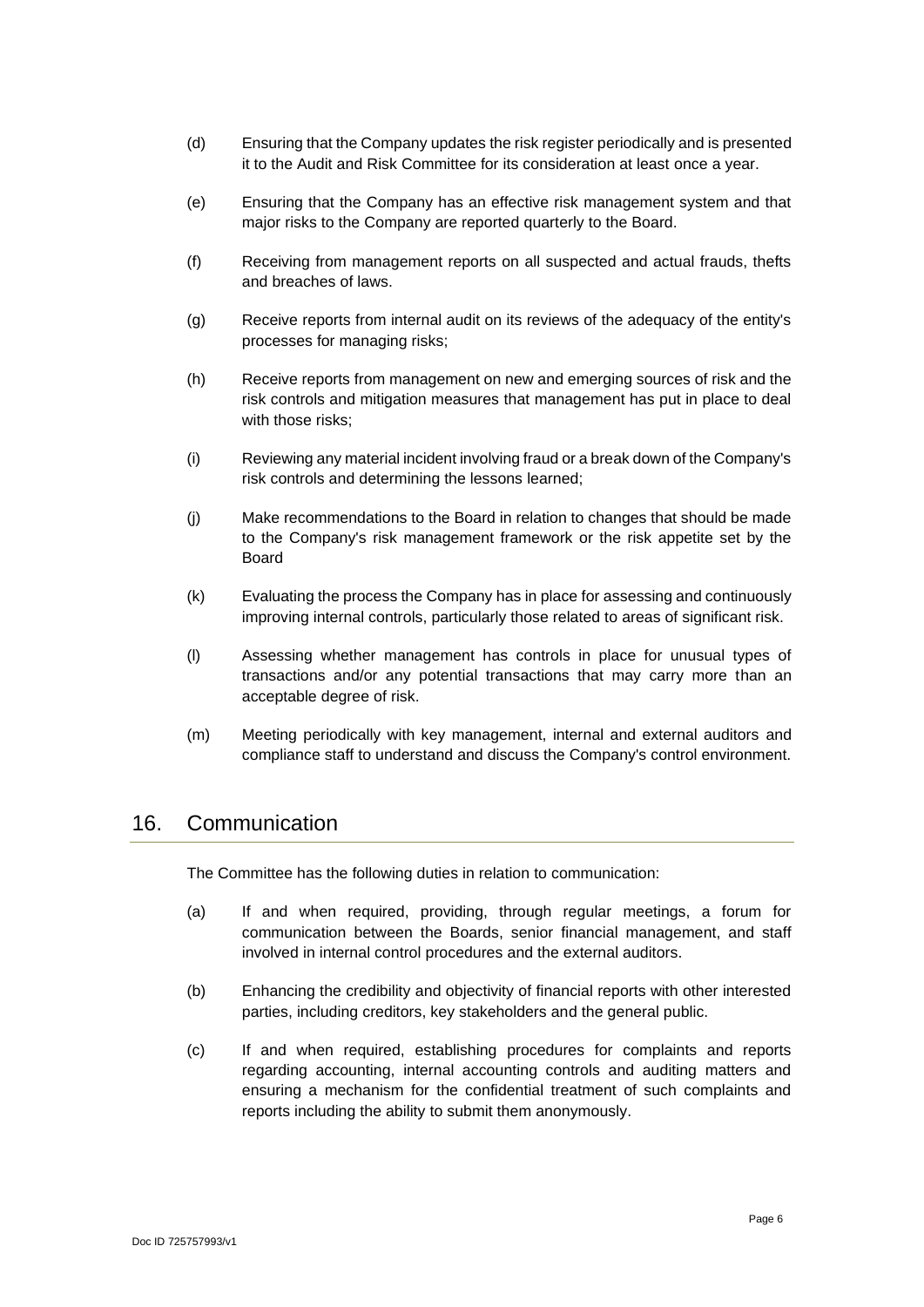The Committee has the following other duties comprising:

- (a) To evaluate the adequacy and effectiveness of the Company's administrative, operating and accounting policies through active communication with operating management, internal auditors (should they exist) and the external auditors.
- (b) Oversight of the Risk Management System.
- (c) To oversee the establishment and implementation by management of a system for identifying, assessing, monitoring and managing material risk throughout the company. This system will include the Company's internal compliance and control systems.
- (d) To review at least annually the Company's risk management systems to ensure the exposure to the various categories of risk are minimised prior to endorsement by the board.
- (e) To evaluate the Company's exposure to fraud.
- (f) To take an active interest in ethical considerations regarding the Company's policies and practices.
- (g) To monitor the standard of corporate conduct in areas such as arms- length dealings and likely conflicts of interest.
- (h) To identify and direct any special projects or investigations deemed necessary.
- (i) To ensure the appropriate engagement, employment and deployment of all employees under statutory obligations.
- (j) To ensure a safe working culture is sustained in the workforce.
- (k) To determine the Company's risk profile describing the material risks, including both financial and non-financial matters, facing the company.
- (l) To regularly review and update the risk profile.

## 18. Reliance on information or professional or expert advice

Each member of the Committee is entitled to rely on information, or professional or expert advice, to the extent permitted by law, given or prepared by:

- (a) an employee of the Group whom the member believes on reasonable grounds to be reliable and competent in relation to the matters concerned;
- (b) a professional adviser or expert in relation to matters that the member believes on reasonable grounds to be within the person's professional or expert competence; or